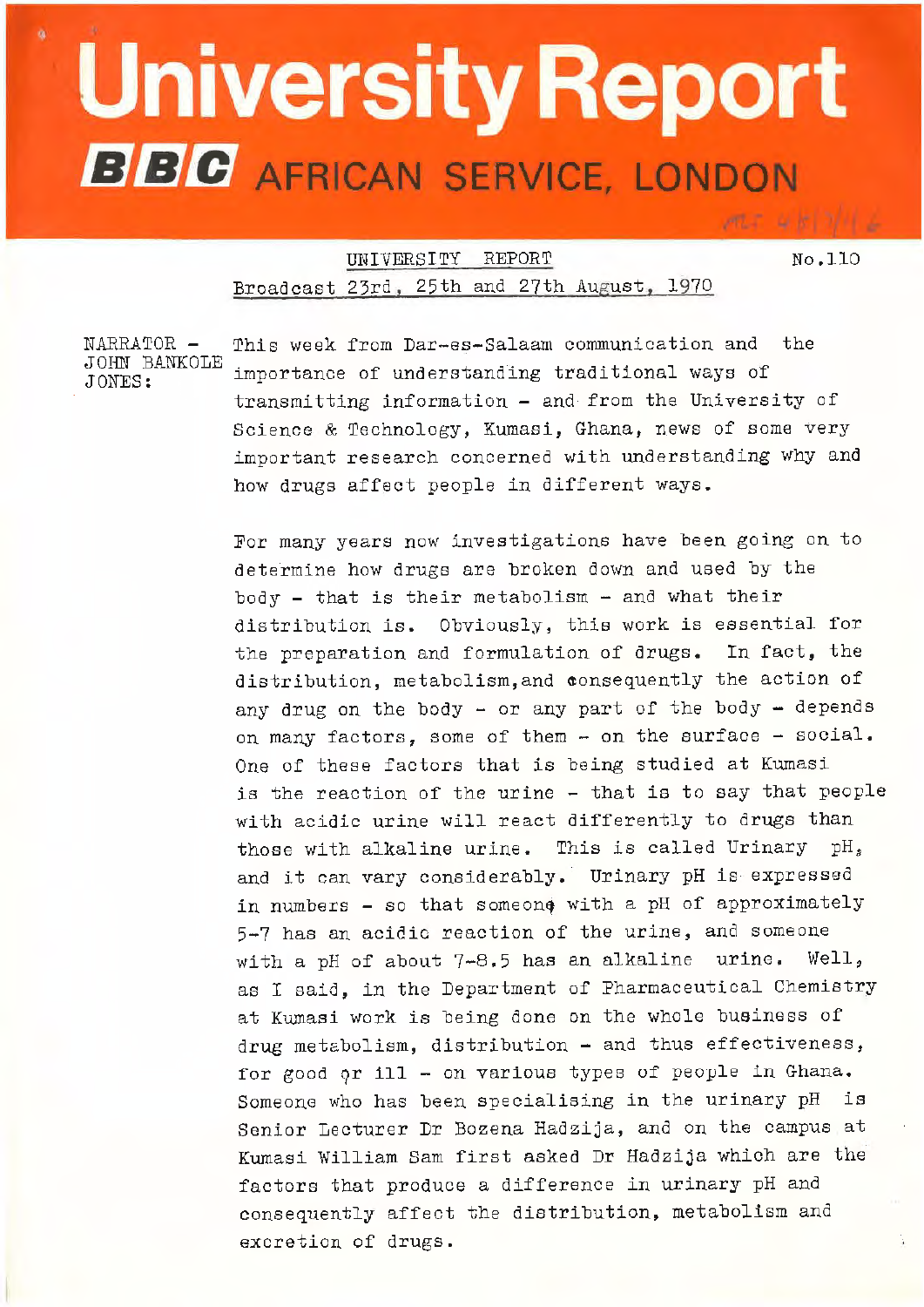DR HADZIJA: One of the factors influencing differences in Urinary pH is the diet. It is well known that the pH of urine is on the acidic side in subjects on a high protein diet. Low subjects, whose food consists mainly of carbohydrate diet, have alkaline urine.

- WILLIAM SAM:: How much does the urinary *pH* of a man in Ghana, for instance, differ from those in Western countries?
- DR HADZIJA: Well, this is a very important observation. In the Western world in subjects receiving a normal balanced diet, urinary pH varies between subjects as well as within subjects throughout the day, but the average pH is about 6. In Ghana, we selected twelve men, aged twenty to thirty years, from two classes of persons. First, students in halls of residence at the university who were receiving their usual balanced diet and, two, laboratory assistants, living at home, receiving their usual low protein diet. The results show that the urinary pH of laboratory assistants was alkaline in average 7.5, and of students acidic - average  $5.9$ , which is a significant difference. It was interesting to observe that there was virtually no overlap in the pH profile in the two classes of subject.
- WILLIAM SAM; What implications woula you expect from these observations?
- DR HADZIJA: The results of the differences in urinary pH have many implications in action, metabolism and distribution of different drugs. That is why the two classes of subjects will inevitably excrete drugs - partially ionised - to a different extent.

- 2 -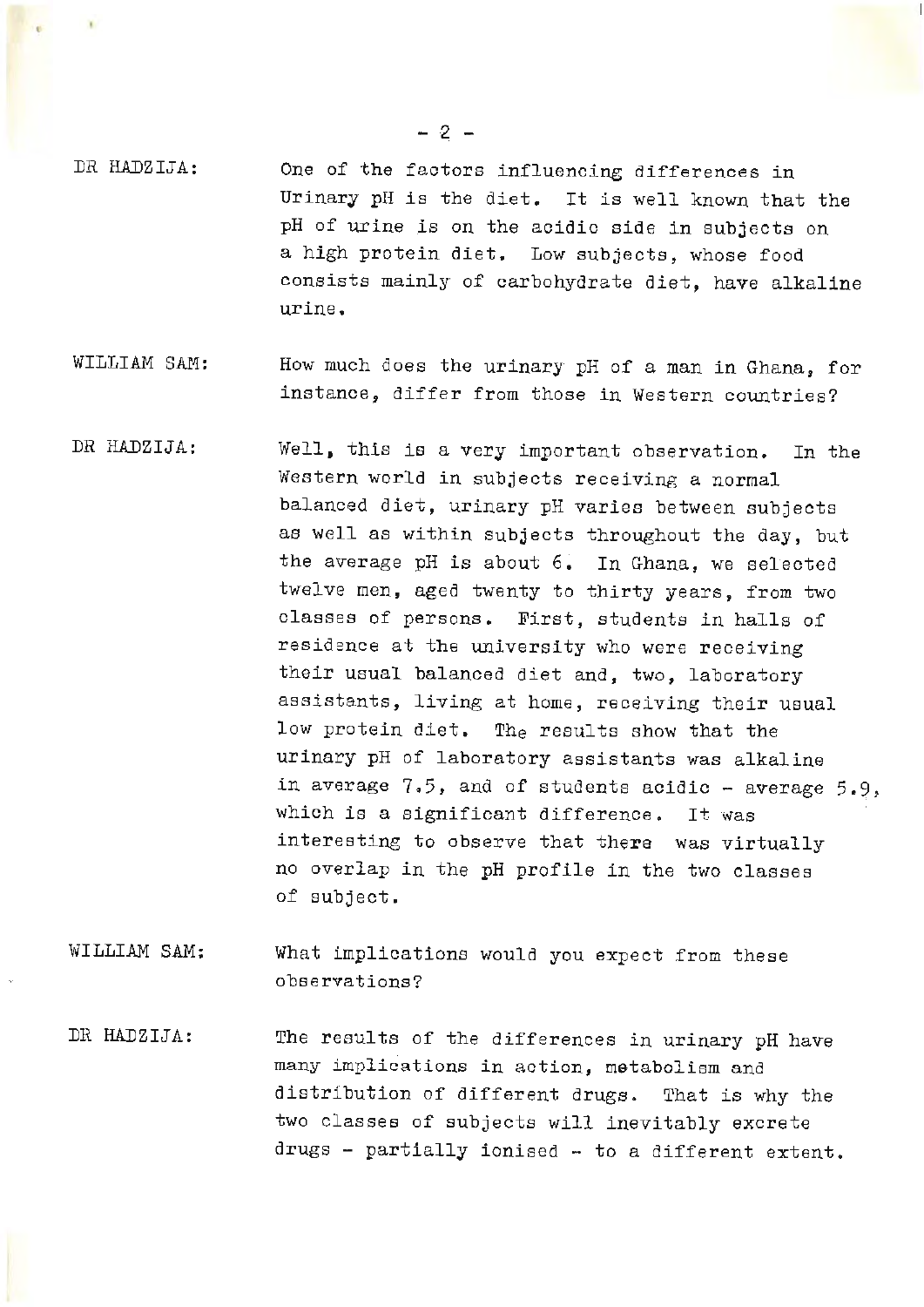For instance, basic drugs will be expected to be excreted much less rapidly and metabolised to a greater extent by laboratory assistants than by students.

WILLIAM SAM: Have you carried out some experiments in this respect with different drugs?

*I* 

- DR HADZIJA: In fact, we have made some preliminary investigations with amphetamine and its analogues which supported our conclusions. Central nervous stimulation was more pronounced in laboratory assistants under alkaline urine than in students' acidic urine conditions after a single dose of 5 milligrammes of amphetamine. Even when the drug was taken at seven in the morning, insomnia resulted in laboratory assistants much more than in students. It is interesting also to add that the alkaline urine pH changed to an acidic one immediately after the laboratory assistants changed their diet. For instance, they were given balanced breakfasts for five consecutive days and their urinary reaction changed from alkaline to acidic which resulted, of course, in a faster excretion of amphetamine drugs.
- WILLIAM SAM: It is known that all drugs before being released for marketing must be clinically tested. Do you think that the results which you obtained would influence the clinical tests?
- DR HADZIJA: I think that since the pH of the urine can alter the excretion of drugs and also the ratio of metabolines to parent drugs in the body, our results indicate that it may be unwise to extrapolate from the observed effects and side effects of drugs in clinical trials in developed countries to predict the effects of these drugs in communities and countries with different dietary customs, including Ghana.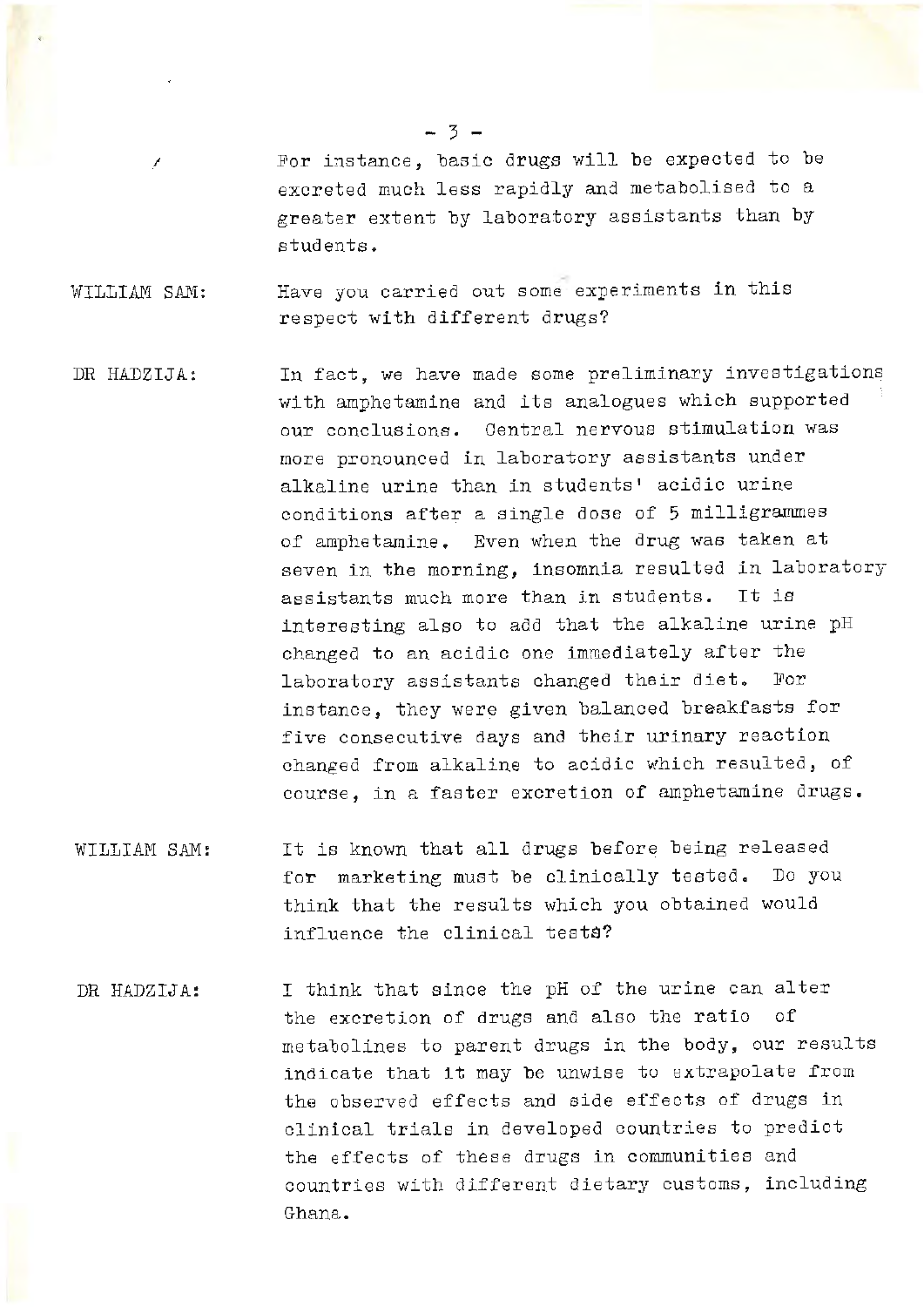WILLIAM SAM: DR HADZIJA: Do you intend to extend your experiments' to include some other drugs? Yes. We intend to extend our investigations by including more drugs from among other amphetamines, anti-malarials, anti-histaminics, analgesics ana anorexics, particularly those drugs which are used in Ghana frequently.

NARRATOR - JOHN BANKOLE JONES: Dr Bozena Hadzija, Senior Lecturer in the Department of Pharmaceutical Chemistry at the University of Science and Technology, Kumasi, was talking to William Sam on the campus there.

> And now to a completely different, but equally fascinating topic - the business of different ways of communicating that we have in Africa. Apart from the pleasure we get from our traditional ways of paying compliments - or insulting people, come to that - by proverbs, and so on, much of our speech and use of words is closely connected with, and sometimes dictated by, the social set-up. Someone who's done work on this, on both sides of the continent, is Mr Peter Seitel, a member of staff at the University of Pennsylvania in America. He worked first on the usage of proverbs in the novels of perhaps Africa's best-known writer -Chinua Achebe - trying to see if he could write a set of rules which would account for their usage. Mr Seitel, in the process, became increasingly aware of the importance of, in particular, proverbs in our societies - especially in more rural areas as a means of being properly understood. So, having got a sort of model from which to work, he went to Tanzania to test it in the field. The title of his study there - "The Social Uses of Verbal Art" i.e. proverbs, folktales, and poetry - among the Wahaya. Just before Mr Seitel left Dar-es-Salaam for the States, he talked to John Carthew about his study and first John asked him how he applied the model he'd worked out from Achebe's novels in the fiel3 in Tanzania.

- 4 -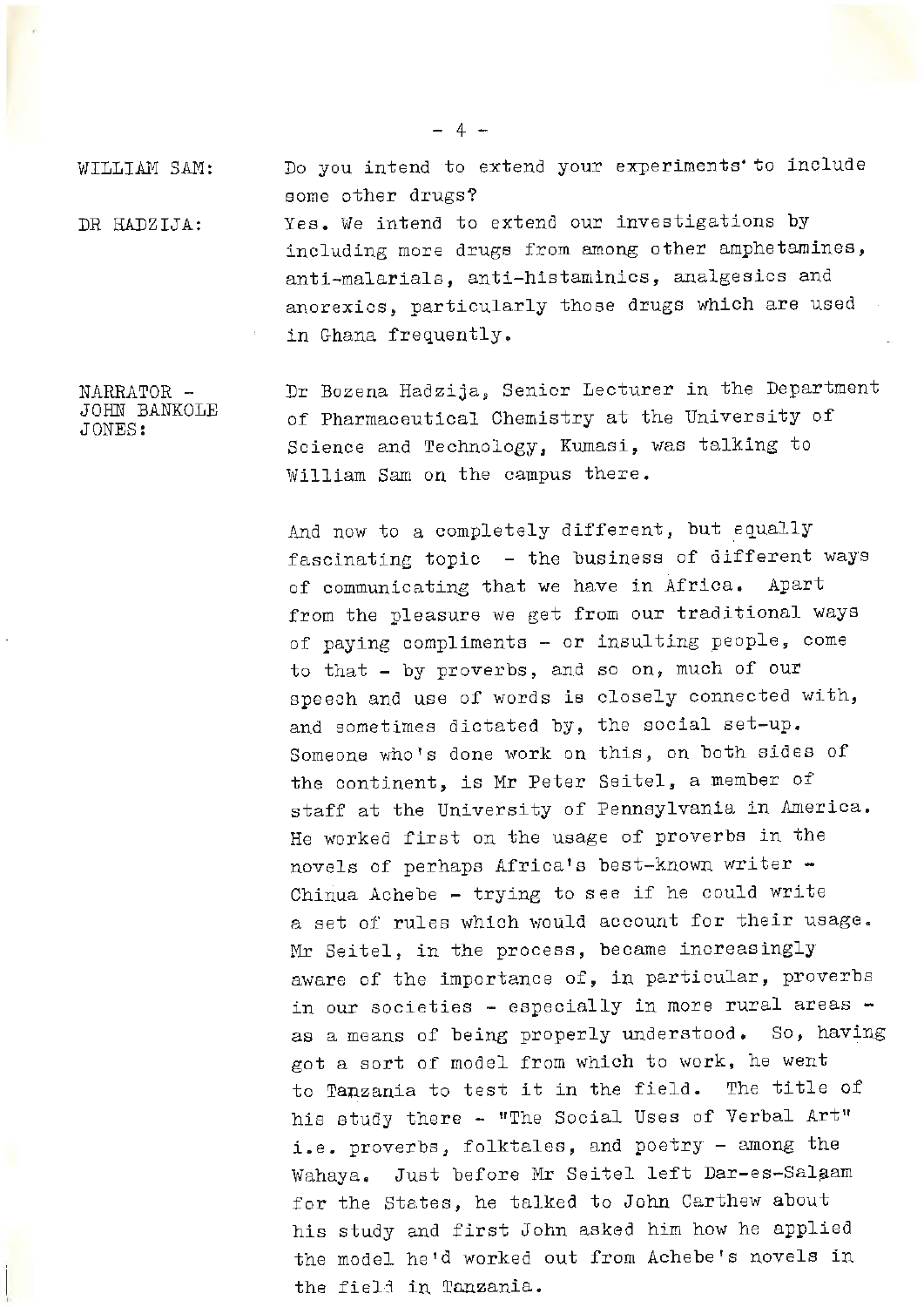- $MR$  SEITEL: Well, what I found was that the model, in general, was very good but it was not really sophisticated  $-$  was not complex enough  $t-$  to deal with the data. What I did was for six months was proverb interviews, watched people as they used proverbs, and tried to write what we might call a grammar of proferb uses.
- JOHN CARTHEW: Could you give us an example of this to try and show just what was going on?
- MR SEITEL: Well, in general, I found that the proverbs do essentially two things. They name a recurring sort of situation and they give us strategy for dealing with it. Now let me give you an example. A friend of mine and I went to visit somebody and at the time that I wanted to leave I quoted a Kihaya proverb which says in English "One oar leaves early." So I was saying, "We are alone. We have a long way to go. Let's leave." Whereupon my friend said "In the house of the good man, you cannot leave him. Poverty will kill you there." Well, he was saying that when you meet somebody and you stay in his house and he's such a good person,it is so difficult to leave him,that even if poverty will come to you there you still can't leave." Well, what he had done was to say "Yes; We have to leave, but the reason that we are having so much difficulty in leaving is because the person we are visiting is such a good person." Well, my naming of the situation first was: "This is a situation in which we have to leave. The strategy is let's leave now," His strategy (he had essentially the same naming of the situation) - his strategy was "Yes. We have to leave now. But let's say what a good person this is." This is what I mean by a strategy and naming of the situation.
- JOHN CARTHEW: Can I go back to something you mentioned earlier. You spoke of carrying out proverb interviews. Could you tell me something about what that involved?

"

- 5 -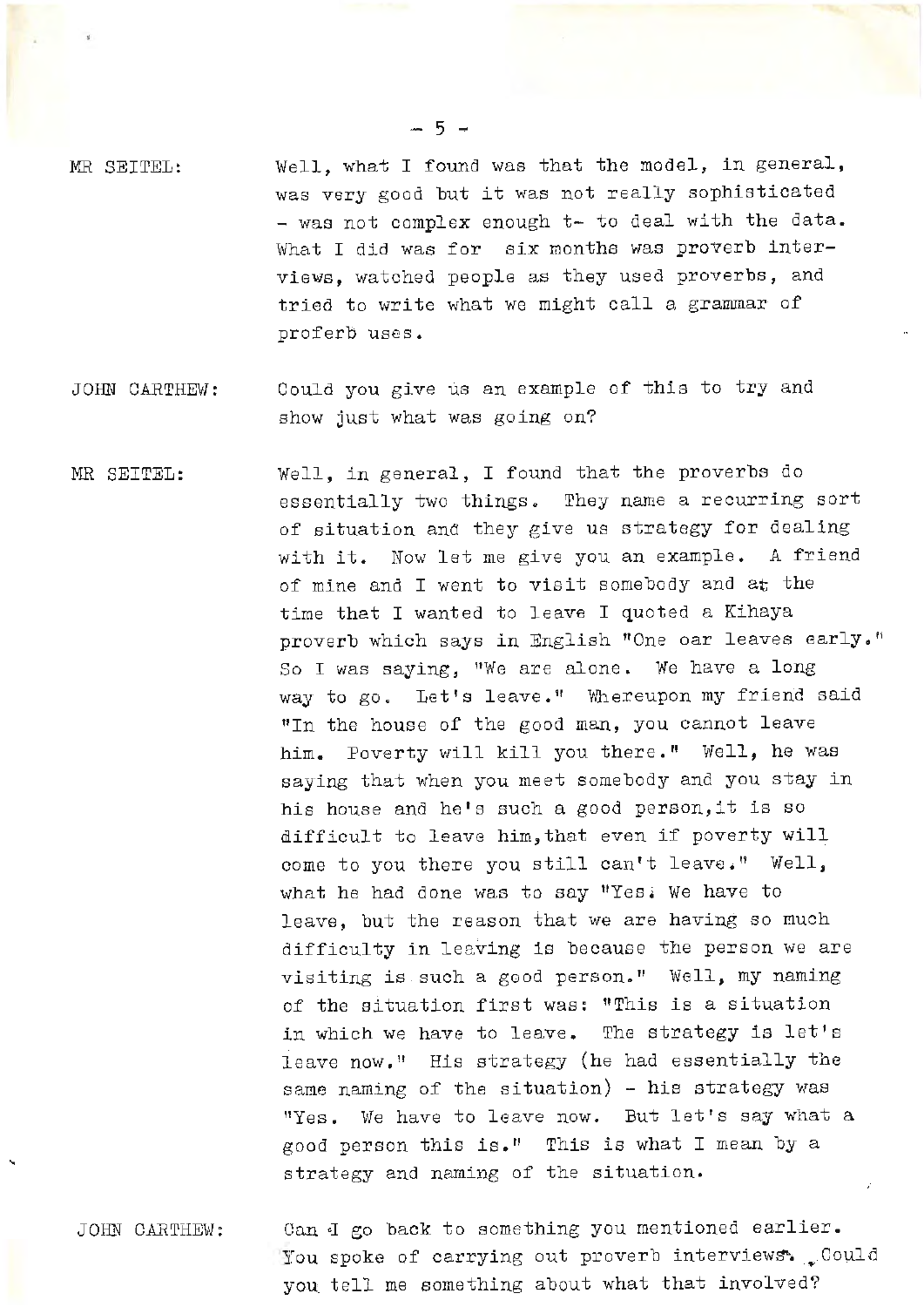MR SEITEL: Well, what I essentially did was to try to construct a proverb interview on the model of a linguistic interview i.e. if I am trying to elicit from you various kinds of linguistic forms I will say "Give me a sentence. 'John hit the ball.' And I will vary one aspect of that sentence." What I did with proverbs was to, for example, vary the person to whom the proverb is applied  $-$  the same proverb with a different kind of correlation - second person instead of first person changes the meaning entirely. I might also vary whether this proverb occurs before or after the event to which it refers, whether the people are present or not present.

- JOHN CARTHEW:So that, having done this work with proverbs, you did find that you could write a kind of grammar of proverb usage. Were you able to take it further though? Were you able to construct a similar kind of grammar for other genres of verbal art?
- MR SEITEL: Yes. Well, what I expected to find was that all the concerns, all the types of information that I would need for proverbs would be just about all of them that existed for all verbal art because proveibs were so connected to social context, much more so, say, than folktales, or songs, or poems. I found, in fact, that I could use the technique which I used for proverbs with folktales. In Buhaya, folktales are also used for the same kinds of social purposes that proverbs are. Let me go on to explain that. If proverbs are the most socially bound of verbal art, and folktales are a little bit less socially bound, then we have poetry which is recited and doesn't usually refer to a social situation which is there. It isn't usually used as a strategy. And I was interested in seeing how people order their social reality through the use of metaphor. To take it one step further. We have poetry which is at least somewhat occasional, and this

- 6 -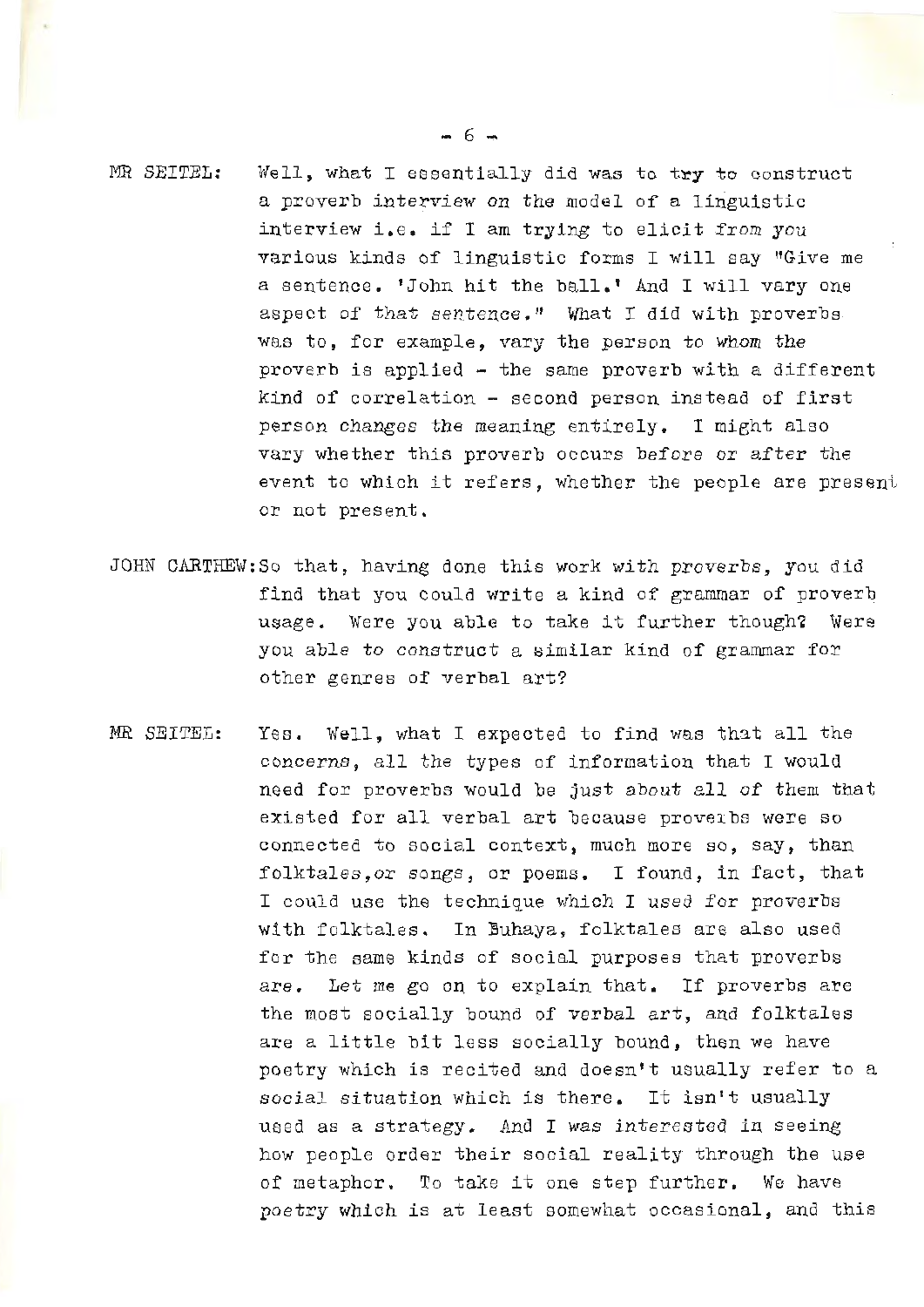of totemism which exists and is dying out now in Buhaya is another metaphoric system whereby people are forbidden to eat certain kinds of food. Two people who are forbidden the same food cannot marry. This is a metaphoric system. This person doesn't eat this. The other person doesn't eat something else. Therefore they can marry. If, in fact, they eat the same thing they could not marry. So what I was interested in was taking a metaphor from the point of view, first, of a very strategic use, a very person-to-person use, and then tracing it through all the way to a situation where the metaphor is a very major ordering principle in society.

JOHN CARTHEW:What would you say, essentially, that your research has brought out? Does it have any kind of practical  $\star$ , application?

 $\mathcal{A}_{\mu}$ 

- MR SEITEL: Well, in the African situation we must be concerned with communication. If we're interested in communication, if we're interested in convincing people that certain facts of society are better than others or certain policies are better than others, we have to understand how people traditionaliy convince one another. And,if we can understand this,then perhaps we can better convince them or at least speak to them more directly in their own terms.
- JOHN CARTHEW:Does what you're saying imply that this kind of research will have to be carried out in every area of Tanzania?
- MR SEITEL: No. Because what I think will happen, when other research is done perhaps in a few more places, is that there are certain general concerns that one must have in order to construct traditionally understandable messages i.e. the kinds of messages which Wahaya accept might be very similar to the kinds of messages that Wachaga or that Wasukuma or that any of the other peoples in a certain area might respond to. I have, of course, no way of

 $-.7 -$